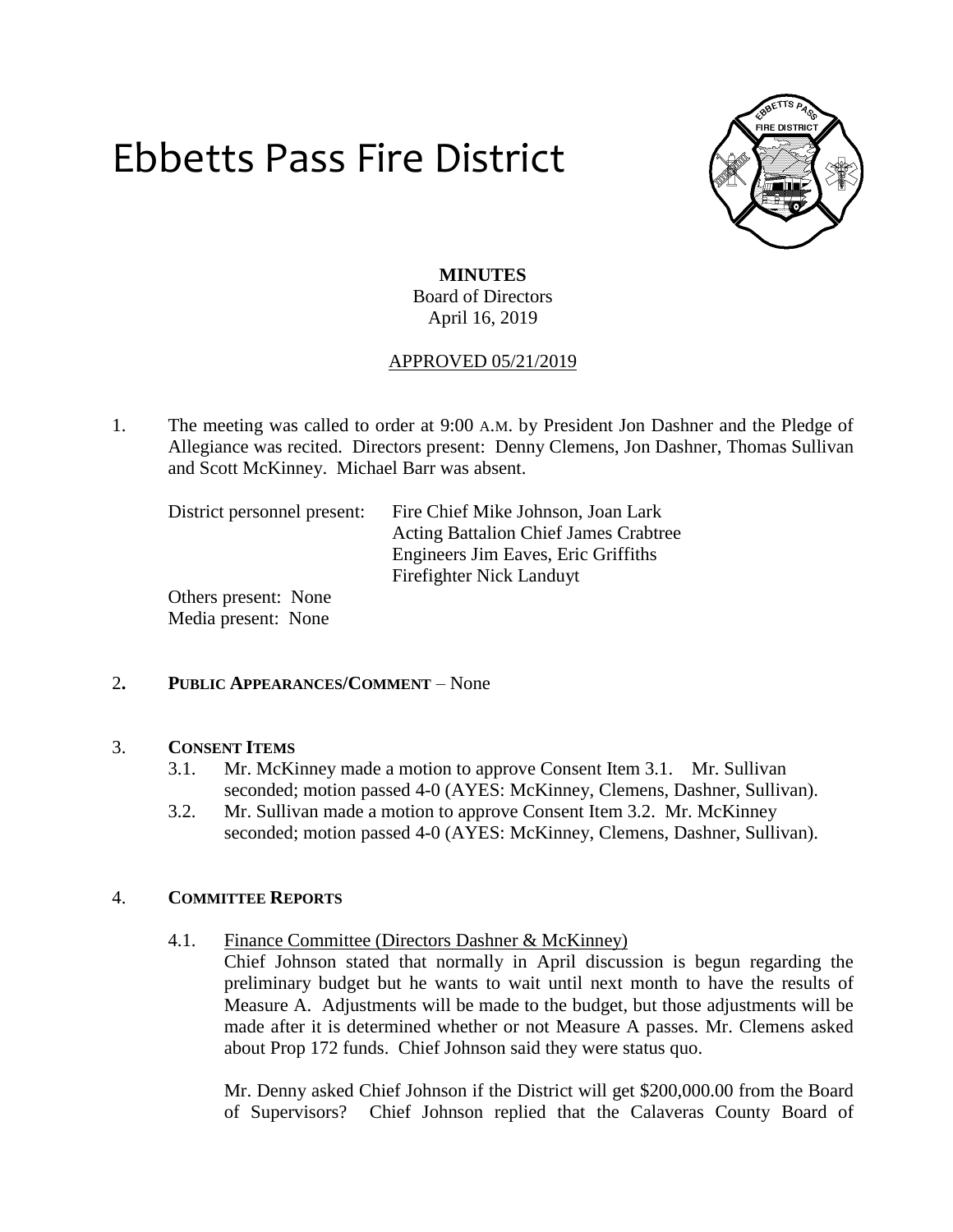| <b>EPFD</b> | <b>Board of Directors Minutes</b>                                                                                                                                                                                              | April 16, 2019 |
|-------------|--------------------------------------------------------------------------------------------------------------------------------------------------------------------------------------------------------------------------------|----------------|
|             | Supervisor's meeting last Tuesday approved with a vote of 4-1 a one-time allotment<br>of \$250,000.00 which is to be used for safety equipment.                                                                                |                |
| 4.2.        | Personnel Committee (Directors McKinney & Sullivan)<br>Chief Johnson announced that Firefighter Paramedic Ken Sherfey accepted a position<br>at Roseville Fire Department with his last day here being April 19. Chief Johnson |                |

at Roseville Fire Department with his last day here being April 19. Chief Johnson wished him well and said he will be missed. Chief Johnson mentioned that Dana Johnson has been out due to an injury and will be back in June and Randayn Forest has been on maternity leave and will be back in June. He is waiting for the outcome from Measure A before any other hiring is done.

4.3. Fire Prevention Committee (Directors Clemens & Sullivan) There has been no recent meeting.

> Chief Johnson reported that Joan Lark is in the process of scheduling a meeting with Judge Healy for Chief Johnson and Joan to discuss citations and fees and the successful fire prevention program we have.

4.4. Apparatus/Equipment Committee (Directors Clemens & Barr) No meeting.

> Update on Equipment: Yesterday Battalion Chief Aaron Downing test-drove one of the ambulances and it appears to have the same problem that the ambulance at Sonora Ford has. This ambulance was also towed to Sonora Ford. The estimate to repair the ambulance first taken to Sonora Ford is \$16,500.00.

At the present time, the ambulances we have: The new ambulance; a back-up ambulance (2005) and a 2012 ambulance that is at Station 3.

Mr. Clemens asked if there are other companies rather than Sonora Ford that can work on the ambulances. Chief Johnson said there are other companies but all the estimates are close and Sonora Ford is nearby and gives a 2-year warranty on their work.

#### 5. Scheduled Items:

- 5.1. California Public Employees' Retirement System: Chief Johnson and board members discussed encouraging employees to purchase service credit early in their career. This information was discussed with Acting BC Crabtree. James said he would pass this information on to the Union noting that he had checked into this five years ago and thought the practice had been discontinued.
- 5.2. Calaveras County Board of Supervisors Chief Johnson reported that he had received a notice of a public meeting being held on Wednesday, April 17, at 5:00 P.M. at the Independence Hall to "update the public on the work completed to date and the upcoming construction for the Murphys Drive and Blagen Road projects."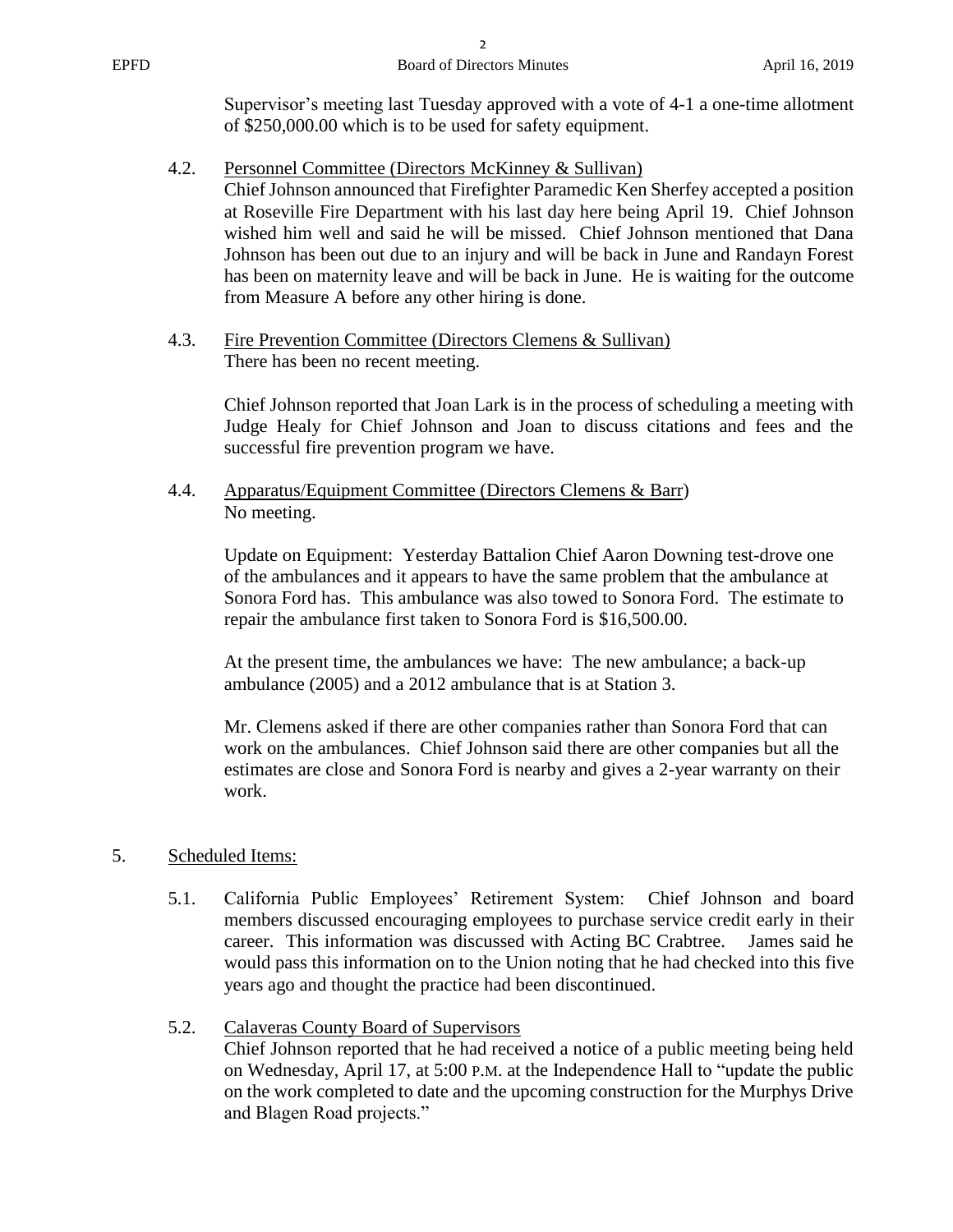## 5.3. Calaveras Enterprise:

The Board members commented about the nice article in the Calaveras Enterprise regarding the Town Hall meeting about Measure A. They also noted that John Hamilton from ThePineTree.net also videotaped the meeting.

### 5.4 Policy Review

#### 5.4.1 Policy 6320 Personnel – Position Description: Paid Fire Captain

After a brief discussion, a motion was made by Mr. McKinney and seconded by Mr. Sullivan to enter a 30-day review period for the revised Policy 6320. Motion carried by a vote of 4-0 (AYES: McKinney, Sullivan, Clemens, Dashner)

#### 6. **REPORTS**

6.1. Administrative Report

Chief Johnson, Mr. Dashner and Mr. Sullivan attended the SDRMA information day in Sacramento and found it very informative.

Mr. Clemens and Mr. Barr attended the FDAC conference and brought back much good information.

Chief Johnson noted a lot of people have done and are doing a lot of work to get the word about Measure A. Calaveras County Elections Department will count votes up to May 10 with ballots postmarked by May 7.

The Focus Group meetings continue nearly every Friday as there remains a lot of work before the election and there will be a lot of work to do after the election (picking up signs, posters, etc.). It was suggested that after the election, the District have signs made that thank the community for their support.

#### 6.2. Legislative Report

Chief Johnson gave information on a couple of spot bills for some EMS reform and regarding standards of ambulance response times.

#### 6.3. Administrative - EMS

Chief Johnson reported that EMTs are gaining new abilities. They will now be able to check blood sugar and administer epinephrine I.M.

# 7. **COMMENTS, QUESTIONS, CONSIDERATIONS**

#### 7.1. Board Members –

Mr. Sullivan commented on how the staff continues to do a great job and he is impressed on how everyone has pulled together for Measure A. Mr. Clemens said that everyone is going about it the right way to pass Measure A. Mr. Dashner complimented the Chief and staff and how they work together as a family. He is